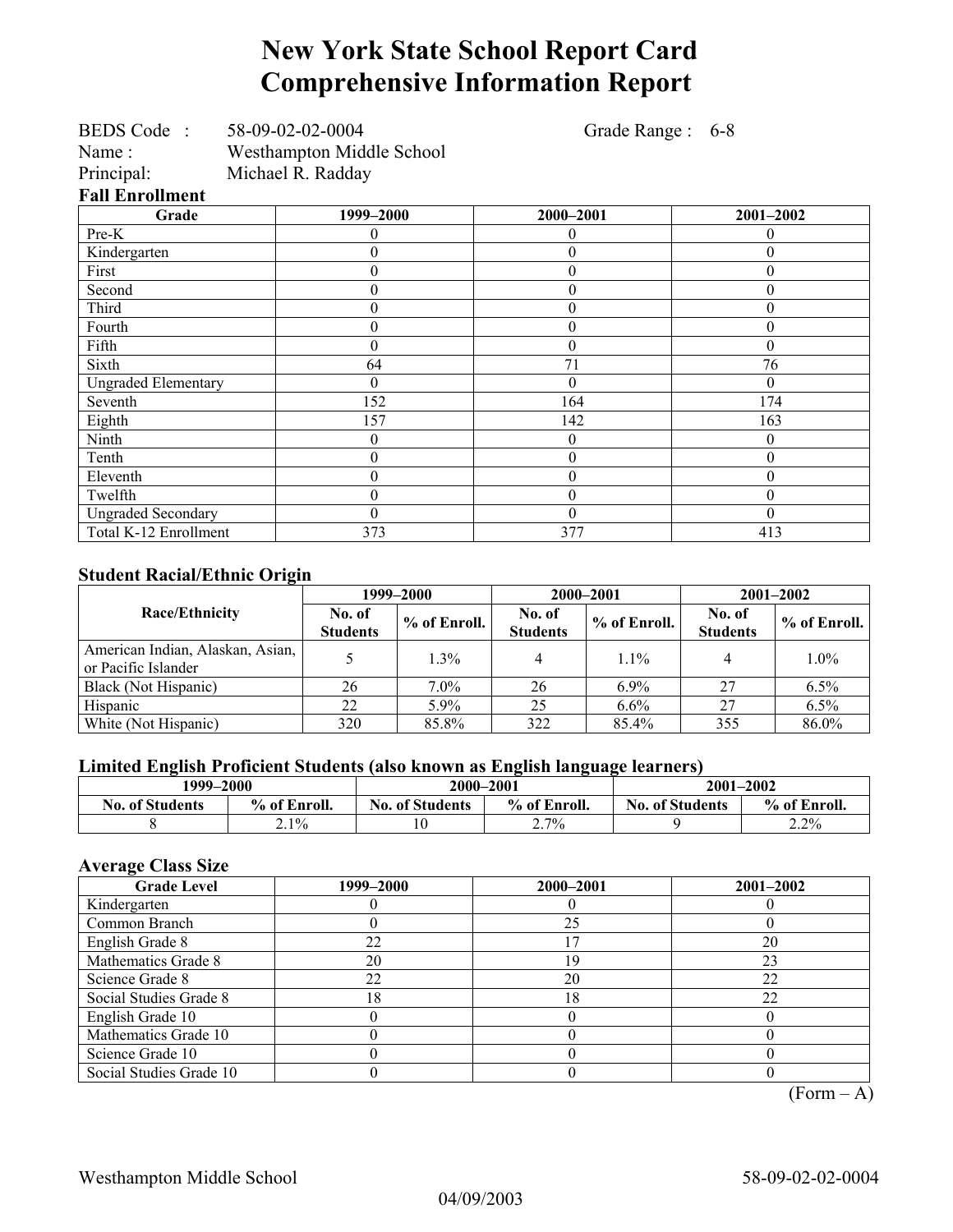#### **District Need to Resource Capacity Category**

| <b>N/RC Category</b> | <b>Description</b>                                                       |
|----------------------|--------------------------------------------------------------------------|
|                      | This is a school district with low student needs in relation to district |
|                      | resource capacity.                                                       |

#### **Similar School Group and Description**

| <b>Similar School Group</b> | <b>Description</b>                                                                                                                                                                                                                                                |
|-----------------------------|-------------------------------------------------------------------------------------------------------------------------------------------------------------------------------------------------------------------------------------------------------------------|
| 36                          | All schools in this group are middle level schools in school districts<br>with low student needs in relation to district resource capacity. The<br>schools in this group are in the higher range of student needs for<br>middle level schools in these districts. |

All schools within the same N/RC category are divided into three similar school groups defined by the percentage of students in the school who are eligible for the free-lunch program and/or who are limited English proficient (also known as English language learners).

#### **Attendance and Suspension**

|                               | 1998–1999       |         | 1999–2000       |         | 2000-2001       |         |
|-------------------------------|-----------------|---------|-----------------|---------|-----------------|---------|
|                               | No. of          | $%$ of  | No. of          | $%$ of  | No. of          | $%$ of  |
|                               | <b>Students</b> | Enroll. | <b>Students</b> | Enroll. | <b>Students</b> | Enroll. |
| <b>Annual Attendance Rate</b> |                 | 94.8%   |                 | 95.1%   |                 | 94.9%   |
| <b>Student Suspensions</b>    |                 | $.8\%$  | 20              | 5.4%    | 20              | 5.3%    |

#### **Student Socioeconomic and Stability Indicators (Percent of Enrollment)**

|                          | 1999-2000 | 2000-2001 | $2001 - 2002$ |
|--------------------------|-----------|-----------|---------------|
| <b>Free Lunch</b>        | $9.4\%$   | 9.8%      | $5.3\%$       |
| Reduced Lunch            | $2.9\%$   | $2.9\%$   | 3.2%          |
| <b>Public Assistance</b> | $11-20%$  | $11-20%$  | $11 - 20\%$   |
| <b>Student Stability</b> | 90%       | 98%       | 94%           |

#### **Staff Counts**

| Staff                                 | $2001 - 2002$ |
|---------------------------------------|---------------|
| <b>Total Teachers</b>                 | 38            |
| <b>Total Other Professional Staff</b> |               |
| <b>Total Paraprofessionals</b>        | NΑ            |
| Teaching out of Certification*        |               |
| Teachers with Temporary Licenses      |               |

\*Teaching out of certification more than on an incidental basis. Teachers with temporary licenses are also counted as teaching out of certification.

 $(Form - B)$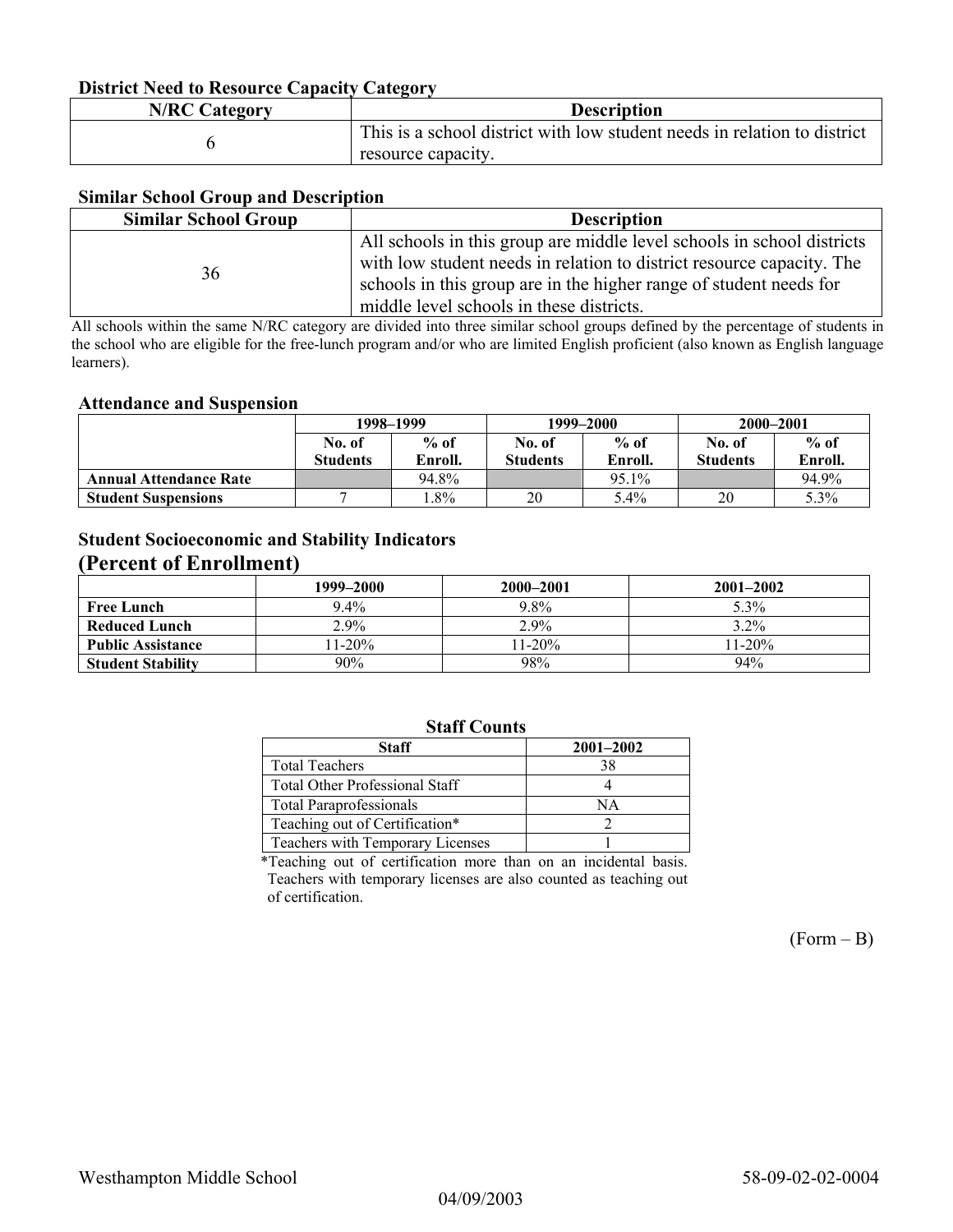# **Second Language Proficiency Examinations**

#### **General-Education Students**

| <b>Test</b> | 1999-2000         |           |                   | 2000-2001 | $2001 - 2002$     |           |
|-------------|-------------------|-----------|-------------------|-----------|-------------------|-----------|
|             | <b>No. Tested</b> | % Passing | <b>No. Tested</b> | % Passing | <b>No. Tested</b> | % Passing |
| French      | 26                | 85%       | JІ                | 77%       |                   | 90%       |
| German      |                   | $0\%$     |                   | 0%        |                   | $0\%$     |
| Italian     |                   | $0\%$     |                   | 0%        |                   | $0\%$     |
| Latin       |                   | $0\%$     |                   | 0%        |                   | $0\%$     |
| Spanish     | 96                | 94%       | 7 <sub>C</sub>    | 94%       |                   | 92%       |

#### **Students with Disabilities**

| <b>Test</b> | 1999–2000         |           |                   | 2000-2001 | $2001 - 2002$     |           |
|-------------|-------------------|-----------|-------------------|-----------|-------------------|-----------|
|             | <b>No. Tested</b> | % Passing | <b>No. Tested</b> | % Passing | <b>No. Tested</b> | % Passing |
| French      |                   | $0\%$     |                   |           |                   |           |
| German      |                   | $0\%$     |                   | $0\%$     |                   | $0\%$     |
| Italian     |                   | $0\%$     |                   | $0\%$     |                   | $0\%$     |
| Latin       |                   | $0\%$     |                   | $0\%$     |                   | $0\%$     |
| Spanish     |                   |           |                   |           |                   | 33%       |

(Form – D)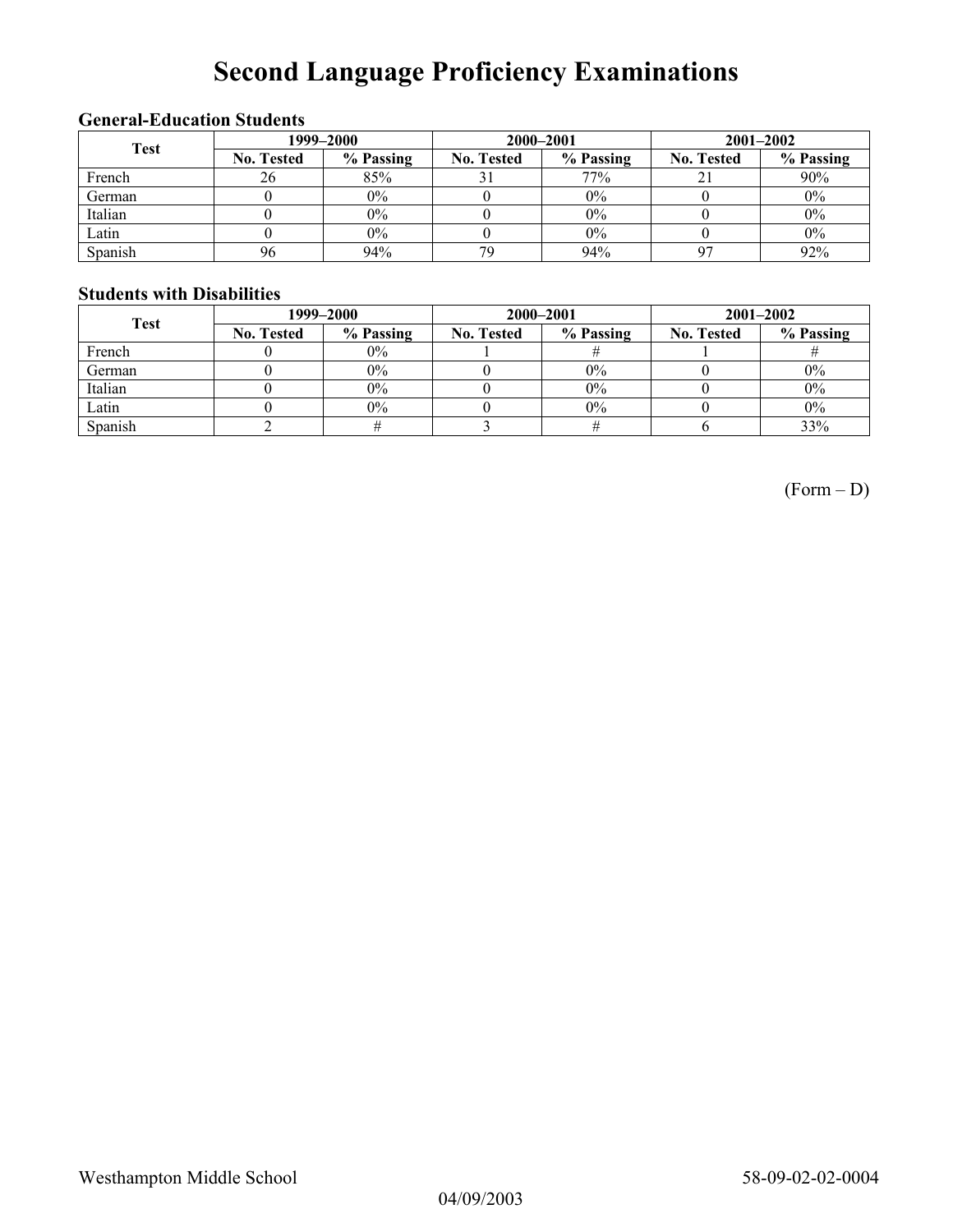# **Regents Examinations**

| <b>All Students</b><br><b>Students with Disabilities</b>          |                  |                              |                                                        |                  |                  |                  |  |
|-------------------------------------------------------------------|------------------|------------------------------|--------------------------------------------------------|------------------|------------------|------------------|--|
|                                                                   | 2000             | 2001                         | 2002                                                   | 2000             | 2001             | 2002             |  |
|                                                                   |                  | <b>Comprehensive English</b> |                                                        |                  |                  |                  |  |
| Number Tested                                                     | $\theta$         | $\theta$                     | $\boldsymbol{0}$                                       | $\theta$         | $\theta$         | $\theta$         |  |
| Number Scoring 55-100                                             | $\overline{0}$   | $\theta$                     | $\overline{0}$                                         | $\overline{0}$   | $\overline{0}$   | $\overline{0}$   |  |
| Number Scoring 65-100                                             | $\mathbf{0}$     | $\Omega$                     | $\theta$                                               | $\theta$         | $\theta$         | $\Omega$         |  |
| Number Scoring 85-100                                             | $\overline{0}$   | $\overline{0}$               | $\mathbf{0}$                                           | $\mathbf{0}$     | $\mathbf{0}$     | $\mathbf{0}$     |  |
| Percentage of Tested Scoring 55-100                               | $0\%$            | $0\%$                        | $0\%$                                                  | $0\%$            | $0\%$            | 0%               |  |
| Percentage of Tested Scoring 65-100                               | $0\%$            | $0\%$                        | $0\%$                                                  | $0\%$            | $0\%$            | $0\%$            |  |
| Percentage of Tested Scoring 85-100                               | 0%               | 0%                           | 0%                                                     | $0\%$            | $0\%$            | $0\%$            |  |
| Sequential Mathematics, Course I (last administered January 2002) |                  |                              |                                                        |                  |                  |                  |  |
| Number Tested                                                     | 44               | $\theta$                     | $\theta$                                               | $\theta$         | $\boldsymbol{0}$ | $\boldsymbol{0}$ |  |
| Number Scoring 55-100                                             | 44               | $\overline{0}$               | $\mathbf{0}$                                           | $\overline{0}$   | $\overline{0}$   | $\mathbf{0}$     |  |
| Number Scoring 65-100                                             | 44               | $\overline{0}$               | $\overline{0}$                                         | $\overline{0}$   | $\overline{0}$   | $\mathbf{0}$     |  |
| Number Scoring 85-100                                             | 44               | $\overline{0}$               | $\overline{0}$                                         | $\overline{0}$   | $\overline{0}$   | $\mathbf{0}$     |  |
| Percentage of Tested Scoring 55-100                               | 100%             | $0\%$                        | $0\%$                                                  | $0\%$            | $0\%$            | 0%               |  |
| Percentage of Tested Scoring 65-100                               | 100%             | $0\%$                        | $0\%$                                                  | $0\%$            | $0\%$            | $0\%$            |  |
| Percentage of Tested Scoring 85-100                               | 100%             | 0%                           | $0\%$                                                  | $0\%$            | $0\%$            | $0\%$            |  |
| <b>Mathematics A</b>                                              |                  |                              |                                                        |                  |                  |                  |  |
| Number Tested                                                     | $\boldsymbol{0}$ | 15                           | 15                                                     | $\boldsymbol{0}$ | $\boldsymbol{0}$ | $\boldsymbol{0}$ |  |
| Number Scoring 55-100                                             | $\overline{0}$   | $\overline{15}$              | $\overline{15}$                                        | $\mathbf{0}$     | $\overline{0}$   | $\overline{0}$   |  |
| Number Scoring 65-100                                             | $\overline{0}$   | 15                           | $\overline{15}$                                        | $\mathbf{0}$     | $\mathbf{0}$     | $\mathbf{0}$     |  |
| Number Scoring 85-100                                             | $\overline{0}$   | 11                           | 14                                                     | $\overline{0}$   | $\mathbf{0}$     | $\mathbf{0}$     |  |
| Percentage of Tested Scoring 55-100                               | $0\%$            | 100%                         | 100%                                                   | $0\%$            | $0\%$            | $0\%$            |  |
| Percentage of Tested Scoring 65-100                               | 0%               | 100%                         | 100%                                                   | $0\%$            | $0\%$            | $0\%$            |  |
| Percentage of Tested Scoring 85-100                               | $0\%$            | 73%                          | 93%                                                    | $0\%$            | $0\%$            | $0\%$            |  |
|                                                                   |                  |                              | <b>Global Studies (last administered January 2000)</b> |                  |                  |                  |  |
| Number Tested                                                     | $\overline{0}$   |                              |                                                        | $\mathbf{0}$     |                  |                  |  |
| Number Scoring 55-100                                             | $\overline{0}$   |                              |                                                        | $\boldsymbol{0}$ |                  |                  |  |
| Number Scoring 65-100                                             | $\mathbf{0}$     |                              |                                                        | $\mathbf{0}$     |                  |                  |  |
| Number Scoring 85-100                                             | $\overline{0}$   |                              |                                                        | $\overline{0}$   |                  |                  |  |
| Percentage of Tested Scoring 55-100                               | 0%               |                              |                                                        | $0\%$            |                  |                  |  |
| Percentage of Tested Scoring 65-100                               | $\overline{0\%}$ |                              |                                                        | 0%               |                  |                  |  |
| Percentage of Tested Scoring 85-100                               | 0%               |                              |                                                        | 0%               |                  |                  |  |
| Global History and Geography (first administered June 2000)       |                  |                              |                                                        |                  |                  |                  |  |
| Number Tested                                                     | $\theta$         | $\mathbf{0}$                 | $\mathbf{0}$                                           | $\mathbf{0}$     | $\mathbf{0}$     | $\mathbf{0}$     |  |
| Number Scoring 55-100                                             | $\boldsymbol{0}$ | $\boldsymbol{0}$             | $\boldsymbol{0}$                                       | $\boldsymbol{0}$ | $\mathbf{0}$     | $\boldsymbol{0}$ |  |
| Number Scoring 65-100                                             | $\overline{0}$   | $\overline{0}$               | $\overline{0}$                                         | $\overline{0}$   | $\overline{0}$   | $\overline{0}$   |  |
| Number Scoring 85-100                                             | $\overline{0}$   | $\overline{0}$               | $\overline{0}$                                         | $\overline{0}$   | $\overline{0}$   | $\overline{0}$   |  |
| Percentage of Tested Scoring 55-100                               | 0%               | 0%                           | $0\%$                                                  | 0%               | $0\%$            | 0%               |  |
| Percentage of Tested Scoring 65-100                               | 0%               | 0%                           | $0\%$                                                  | $0\%$            | $0\%$            | $0\%$            |  |
| Percentage of Tested Scoring 85-100                               | 0%               | 0%                           | 0%                                                     | 0%               | 0%               | 0%               |  |

(Form – F)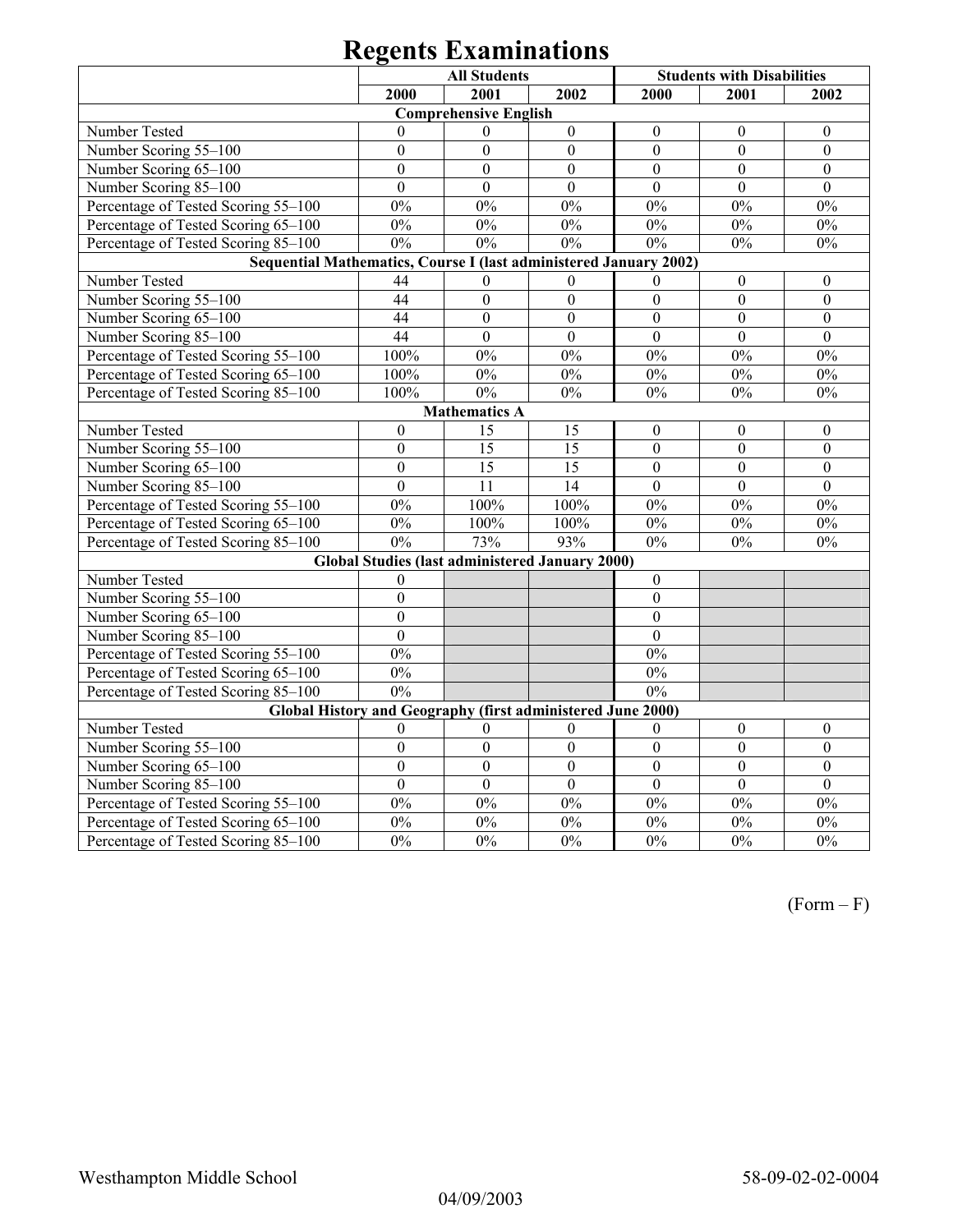# **Regents Examinations**

|                                                               | <b>All Students</b> |                                                   |                  |                  | <b>Students with Disabilities</b> |                  |
|---------------------------------------------------------------|---------------------|---------------------------------------------------|------------------|------------------|-----------------------------------|------------------|
| 2000                                                          |                     | 2001                                              | 2002             | 2000             | 2001                              | 2002             |
| U.S. History and Government (last administered January 2001)  |                     |                                                   |                  |                  |                                   |                  |
| Number Tested                                                 | $\theta$            | $\theta$                                          |                  | $\theta$         | $\theta$                          |                  |
| Number Scoring 55-100                                         | $\boldsymbol{0}$    | $\boldsymbol{0}$                                  |                  | $\boldsymbol{0}$ | $\boldsymbol{0}$                  |                  |
| Number Scoring 65-100                                         | $\boldsymbol{0}$    | $\boldsymbol{0}$                                  |                  | $\boldsymbol{0}$ | $\mathbf{0}$                      |                  |
| Number Scoring 85-100                                         | $\overline{0}$      | $\mathbf{0}$                                      |                  | $\theta$         | $\theta$                          |                  |
| Percentage of Tested Scoring 55-100                           | $0\%$               | 0%                                                |                  | 0%               | 0%                                |                  |
| Percentage of Tested Scoring 65-100                           | 0%                  | 0%                                                |                  | 0%               | 0%                                |                  |
| Percentage of Tested Scoring 85-100                           | $0\%$               | $0\%$                                             |                  | $0\%$            | 0%                                |                  |
| U.S. History and Government (first administered June 2001)    |                     |                                                   |                  |                  |                                   |                  |
| Number Tested                                                 |                     | $\theta$                                          | $\theta$         |                  | $\theta$                          | $\theta$         |
| Number Scoring 55-100                                         |                     | $\boldsymbol{0}$                                  | $\mathbf{0}$     |                  | $\boldsymbol{0}$                  | $\mathbf{0}$     |
| Number Scoring 65-100                                         |                     | $\boldsymbol{0}$                                  | $\boldsymbol{0}$ |                  | $\boldsymbol{0}$                  | $\mathbf{0}$     |
| Number Scoring 85-100                                         |                     | $\mathbf{0}$                                      | $\mathbf{0}$     |                  | $\mathbf{0}$                      | $\mathbf{0}$     |
| Percentage of Tested Scoring 55-100                           |                     | 0%                                                | 0%               |                  | 0%                                | 0%               |
| Percentage of Tested Scoring 65-100                           |                     | $0\%$                                             | $0\%$            |                  | $0\%$                             | $0\%$            |
| Percentage of Tested Scoring 85-100                           |                     | 0%                                                | 0%               |                  | 0%                                | 0%               |
|                                                               |                     | Living Environment (first administered June 2001) |                  |                  |                                   |                  |
| Number Tested                                                 |                     | $\mathbf{0}$                                      | $\boldsymbol{0}$ |                  | $\boldsymbol{0}$                  | $\boldsymbol{0}$ |
| Number Scoring 55-100                                         |                     | $\boldsymbol{0}$                                  | $\boldsymbol{0}$ |                  | $\mathbf{0}$                      | $\mathbf{0}$     |
| Number Scoring 65-100                                         |                     | $\mathbf{0}$                                      | $\mathbf{0}$     |                  | $\mathbf{0}$                      | $\theta$         |
| Number Scoring 85-100                                         |                     | $\mathbf{0}$                                      | $\boldsymbol{0}$ |                  | $\mathbf{0}$                      | $\mathbf{0}$     |
| Percentage of Tested Scoring 55-100                           |                     | 0%                                                | 0%               |                  | 0%                                | 0%               |
| Percentage of Tested Scoring 65-100                           |                     | 0%                                                | $0\%$            |                  | $0\%$                             | $0\%$            |
| Percentage of Tested Scoring 85-100                           |                     | 0%                                                | 0%               |                  | 0%                                | 0%               |
| Physical Setting/Earth Science (first administered June 2001) |                     |                                                   |                  |                  |                                   |                  |
| Number Tested                                                 |                     | 16                                                | 16               |                  | $\boldsymbol{0}$                  | $\overline{c}$   |
| Number Scoring 55-100                                         |                     | 16                                                | 16               |                  | $\mathbf{0}$                      | $\#$             |
| Number Scoring 65-100                                         |                     | 16                                                | 16               |                  | $\mathbf{0}$                      | #                |
| Number Scoring 85-100                                         |                     | 16                                                | 16               |                  | $\mathbf{0}$                      | #                |
| Percentage of Tested Scoring 55-100                           |                     | 100%                                              | 100%             |                  | 0%                                | $\#$             |
| Percentage of Tested Scoring 65-100                           |                     | 100%                                              | 100%             |                  | 0%                                | $\#$             |
| Percentage of Tested Scoring 85-100                           |                     | 100%                                              | 100%             |                  | 0%                                | $\overline{\#}$  |

 $(Form - G)$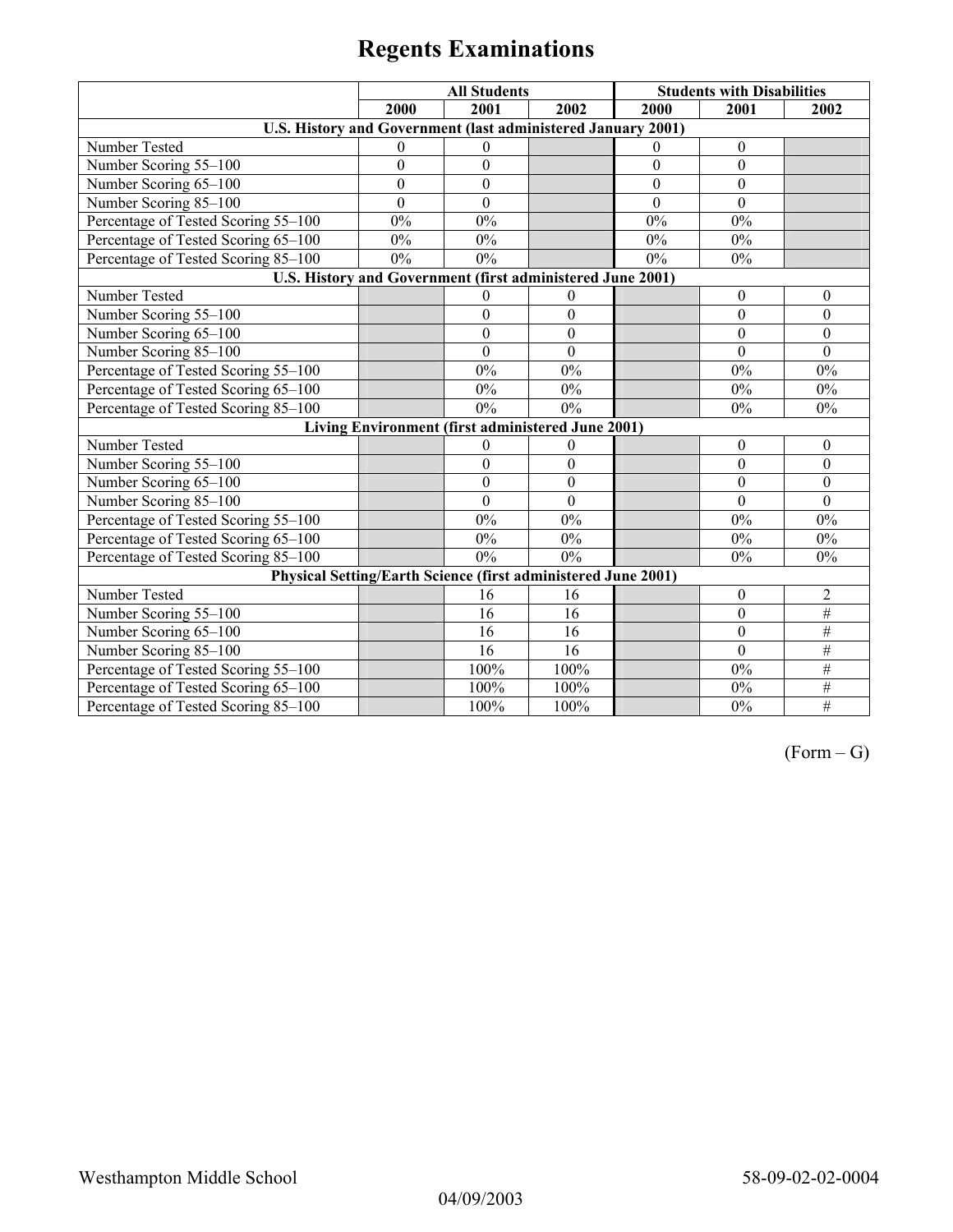## **Average Grade Enrollment**

#### **All Students**

| Year | Grade 9<br><b>Enrollment</b><br>(June) | Grade 10<br><b>Enrollment</b><br>(June) | Grade 11<br><b>Enrollment</b><br>(June) | Grade 12<br><b>Enrollment</b><br>(June) | $AGE^*$ |
|------|----------------------------------------|-----------------------------------------|-----------------------------------------|-----------------------------------------|---------|
| 2000 |                                        |                                         |                                         |                                         | 156     |
| 2001 |                                        |                                         |                                         |                                         | 137     |
| 2002 |                                        |                                         |                                         |                                         | 154     |

\*In schools with no grade 9–12 enrollment, AGE is the grade 8 enrollment as reported through LEAP.

#### **Students with Disabilities**

| Year | <b>Grade 9</b><br>Enrollment<br>(June) | Grade 10<br><b>Enrollment</b><br>(June) | Grade 11<br><b>Enrollment</b><br>(June) | Grade 12<br><b>Enrollment</b><br>(June) | AGE* |
|------|----------------------------------------|-----------------------------------------|-----------------------------------------|-----------------------------------------|------|
| 2000 |                                        |                                         |                                         |                                         | 26   |
| 2001 |                                        |                                         |                                         |                                         |      |
| 2002 |                                        |                                         |                                         |                                         | 25   |

\*In schools with no grade 9–12 enrollment, AGE is the grade 8 enrollment as reported through LEAP.

(Form – H)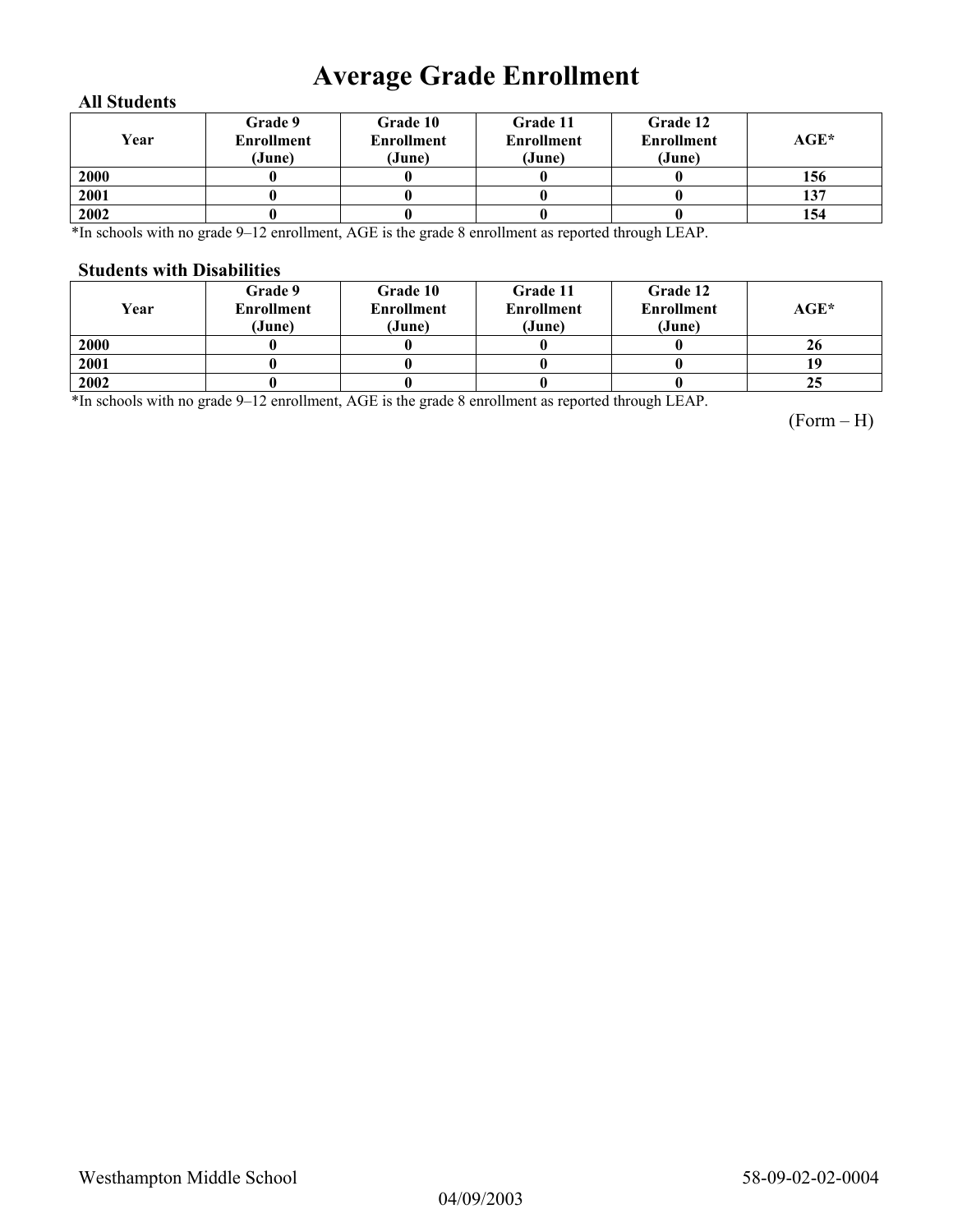# **Regents Examinations**

|                                                 | <b>All Students</b> |                                                       |                  | <b>Students with Disabilities</b> |                  |                  |  |
|-------------------------------------------------|---------------------|-------------------------------------------------------|------------------|-----------------------------------|------------------|------------------|--|
|                                                 | 2000                | 2001                                                  | 2002             | 2000                              | 2001             | 2002             |  |
| <b>Average Grade Enrollment (AGE)</b>           | 156                 | 137                                                   | 154              | 26                                | 19               | 25               |  |
|                                                 |                     | <b>Earth Science (last administered January 2001)</b> |                  |                                   |                  |                  |  |
| Number Tested                                   | 14                  | $\mathbf{0}$                                          |                  | $\boldsymbol{0}$                  | $\boldsymbol{0}$ |                  |  |
| Number Scoring 55-100                           | 14                  | $\boldsymbol{0}$                                      |                  | $\boldsymbol{0}$                  | $\boldsymbol{0}$ |                  |  |
| Number Scoring 65-100                           | 14                  | $\boldsymbol{0}$                                      |                  | $\boldsymbol{0}$                  | $\mathbf{0}$     |                  |  |
| Number Scoring 85-100                           | 14                  | $\overline{0}$                                        |                  | $\theta$                          | $\mathbf{0}$     |                  |  |
| Percentage of AGE Tested                        | 9%                  | 0%                                                    |                  | 0%                                | 0%               |                  |  |
| Percentage of AGE Scoring 55-100                | 9%                  | 0%                                                    |                  | 0%                                | 0%               |                  |  |
| Percentage of AGE Scoring 65-100                | 9%                  | 0%                                                    |                  | 0%                                | 0%               |                  |  |
| Percentage of AGE Scoring 85-100                | 9%                  | $0\%$                                                 |                  | $0\%$                             | $0\%$            |                  |  |
| Percentage of Tested Scoring 65-100             | 100%                | 0%                                                    |                  | $0\%$                             | $0\%$            |                  |  |
| <b>Biology (last administered January 2001)</b> |                     |                                                       |                  |                                   |                  |                  |  |
| Number Tested                                   | $\theta$            | $\theta$                                              |                  | $\boldsymbol{0}$                  | $\boldsymbol{0}$ |                  |  |
| Number Scoring 55-100                           | $\boldsymbol{0}$    | $\boldsymbol{0}$                                      |                  | $\theta$                          | $\theta$         |                  |  |
| Number Scoring 65-100                           | $\theta$            | $\mathbf{0}$                                          |                  | $\Omega$                          | $\mathbf{0}$     |                  |  |
| Number Scoring 85-100                           | $\boldsymbol{0}$    | $\boldsymbol{0}$                                      |                  | $\mathbf{0}$                      | $\boldsymbol{0}$ |                  |  |
| Percentage of AGE Tested                        | 0%                  | 0%                                                    |                  | 0%                                | 0%               |                  |  |
| Percentage of AGE Scoring 55-100                | 0%                  | 0%                                                    |                  | 0%                                | $0\%$            |                  |  |
| Percentage of AGE Scoring 65-100                | 0%                  | 0%                                                    |                  | 0%                                | $0\%$            |                  |  |
| Percentage of AGE Scoring 85-100                | 0%                  | $0\%$                                                 |                  | 0%                                | $0\%$            |                  |  |
| Percentage of Tested Scoring 65-100             | 0%                  | 0%                                                    |                  | 0%                                | 0%               |                  |  |
|                                                 |                     | <b>Chemistry (last administered January 2002)</b>     |                  |                                   |                  |                  |  |
| Number Tested                                   | $\theta$            | $\theta$                                              | $\theta$         | $\mathbf{0}$                      | $\mathbf{0}$     | $\theta$         |  |
| Number Scoring 55-100                           | $\boldsymbol{0}$    | $\mathbf{0}$                                          | $\boldsymbol{0}$ | $\boldsymbol{0}$                  | $\boldsymbol{0}$ | $\theta$         |  |
| Number Scoring 65-100                           | $\overline{0}$      | $\overline{0}$                                        | $\overline{0}$   | $\boldsymbol{0}$                  | $\boldsymbol{0}$ | $\mathbf{0}$     |  |
| Number Scoring 85-100                           | $\mathbf{0}$        | $\mathbf{0}$                                          | $\mathbf{0}$     | $\mathbf{0}$                      | $\mathbf{0}$     | $\mathbf{0}$     |  |
| Percentage of AGE Tested                        | 0%                  | 0%                                                    | 0%               | 0%                                | 0%               | $0\%$            |  |
| Percentage of AGE Scoring 55-100                | $0\%$               | 0%                                                    | $0\%$            | 0%                                | $0\%$            | $0\%$            |  |
| Percentage of AGE Scoring 65-100                | $0\%$               | 0%                                                    | $0\%$            | $0\%$                             | $0\%$            | 0%               |  |
| Percentage of AGE Scoring 85-100                | $0\%$               | 0%                                                    | $0\%$            | $0\%$                             | $0\%$            | $0\%$            |  |
| Percentage of Tested Scoring 65-100             | 0%                  | 0%                                                    | 0%               | $0\%$                             | $0\%$            | $\overline{0\%}$ |  |

 $(Form - L)$